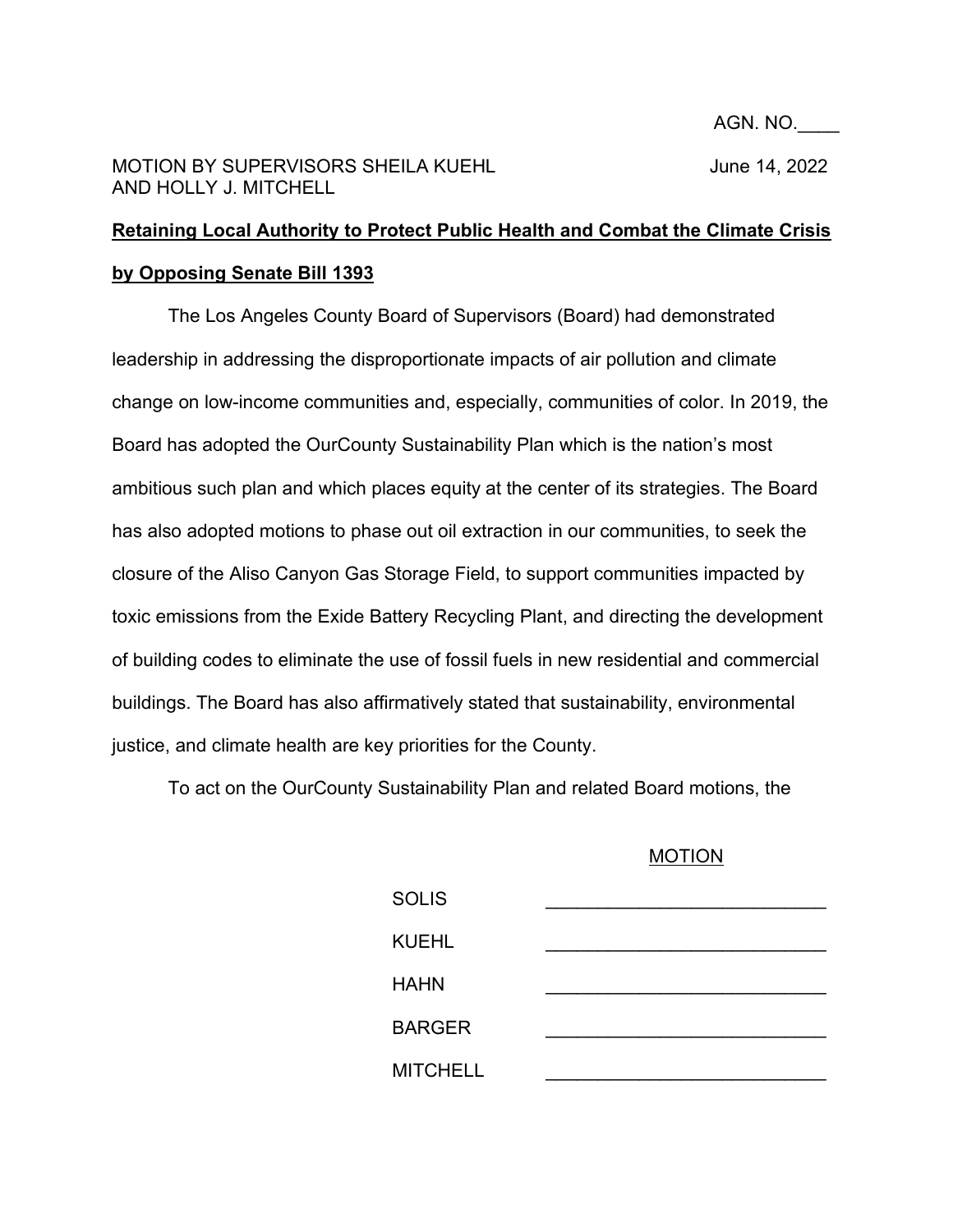County relies on its local authority to protect public health and the environment. This local authority is critical to ensuring the County continues to lead on issues of importance to the Board in the absence of state and federal action. Unfortunately, polluting industries have long sought and are continuing to seek state legislation to limit the ability of local governments to act when they are unable to stop such action at the local level. Recent state legislation, Senate Bill (SB) 1393 (Archuleta) does just that.

SB 1393 would impose additional state barriers and requirements on local governments that are acting to reduce the emission of harmful air pollution caused by the use of fossil fuels in new buildings or existing buildings when altered or retrofitted even though residential and commercial buildings are among the most significant sources of both local air pollution and greenhouse gases. The South Coast Air Quality Management District also reports that commercial cooking and residential natural gas combustion are a larger source of fine particulate (PM2.5) in the region than all cars and trucks combined. Additionally, studies have shown that children in homes that use natural gas have a 42% higher risk of experiencing asthma symptoms and are 24% more likely to be diagnosed with lifetime asthma. This makes it clear that the County – and all local governments – must retain the ability to adopt building codes and other requirements without hinderance from the state.

The obstacles that SB 1393 would create include establishing a new and separate state review process for codes that seek to require electric appliances and equipment in place of those powered by fossil fuels. Not only does this potentially limit the County's authority, but it would impose additional costs on the County. For these reasons, the County should oppose this bill.